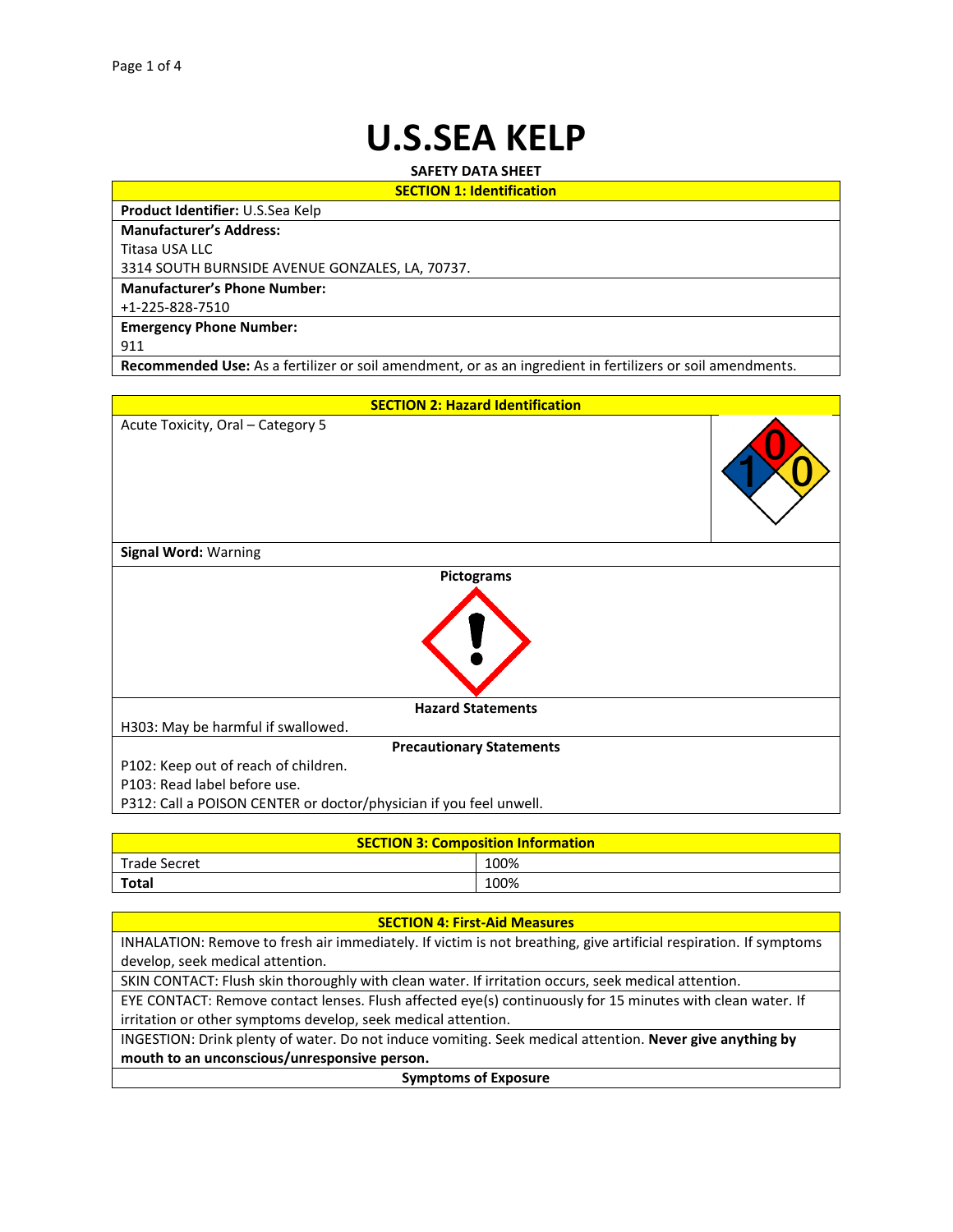Skin contact may produce skin irritation. Eye contact may produce eye irritation. Ingestion may cause gastrointestinal irritation.

#### **Recommendations for Immediate Medical Care**

Remove all residual material if possible. Product is likely to contain naturally-occurring microorganisms, so exposed open wounds or mucous membranes should be decontaminated appropriately.

#### **SECTION 5: Fire-Fighting Measures**

**Suitable Extinguishing Media:** Water spray, dry chemical, CO<sub>2</sub>, foam

**Specific Hazards Arising from this Substance:** Product is not flammable. However, heating of the product may produce steam, which may present a burn hazard.

**Recommendations for Firefighter Protective Equipment:** Firefighters should wear self-contained breathing apparatus, operated in positive-pressure mode, as well as appropriate protective clothing.

#### **SECTION 6: Accidental Release Measures**

**Personal Precautions:** Wear waterproof gloves, work clothes, and eye protection.

**Emergency Procedures:** Non-essential personnel should be evacuated from spill area.

**Methods of Containment:** Contain spill with sand dikes, sawdust, or physical barrier.

**Cleanup Procedures:** Spilled material may be mopped up or absorbed with a suitable absorbent. Collected liquid and used absorbent should be transferred to appropriate containers. It should be disposed of according to local regulations.

#### **SECTION 7: Handling and Storage**

**Precautions for Safe Handling:** Protect open wounds from contact with product. Take precautions to minimize splashing.

**Conditions for Safe Storage, Including Incompatibilities:** Store indoors at ambient temperature. Store in original container. Keep away from children and pets. Store below 120°F where possible.

**Further Information:** Use good personal hygiene practices. This substance is made from natural products, and is may contain naturally-occurring microorganisms. Take proper precautions to avoid infection of open wounds and eye irritation. Hygiene practices necessary to prevent health hazards from natural substances such as soil, wood chips, bark, compost, etc. should be observed. After handling product, hands should be washed with soap and water before eating, drinking, smoking, or using toilet facilities.

| <b>SECTION 8: Exposure Controls / Personal Protection</b>                                                   |              |            |                              |  |
|-------------------------------------------------------------------------------------------------------------|--------------|------------|------------------------------|--|
| <b>OSHA PEL</b>                                                                                             | <b>ACGIH</b> | <b>TLV</b> | <b>Other Exposure Limits</b> |  |
| <b>NDA</b>                                                                                                  | <b>NDA</b>   | <b>NDA</b> | <b>NDA</b>                   |  |
| <b>Engineering Measures:</b> Store indoors at ambient temperature. Store only in original container.        |              |            |                              |  |
| Eye Protection: Safety glasses or safety goggles should be worn where eye exposure is likely, especially if |              |            |                              |  |
| splashing occurs.                                                                                           |              |            |                              |  |
| Hand Protection: Any appropriate waterproof gloves.                                                         |              |            |                              |  |
| Skin and Body Protection: Normal work clothing.                                                             |              |            |                              |  |
| <b>Respiratory Protection: None required.</b>                                                               |              |            |                              |  |
| General Protective and Hygiene Practices: Appropriate local ventilation, where required. Open wounds should |              |            |                              |  |
| be kept clean and protected. After handling material, wash hands before eating, drinking, smoking, or using |              |            |                              |  |

restrooms. Keep away from foodstuffs and beverages.

## **SECTION 9: Physical and Chemical Properties**

**Physical State:** Liquid **Appearance:** Brown to brownish-black liquid. **Odor:** Earthy. **Odor Threshold:** NDA **pH:** NDA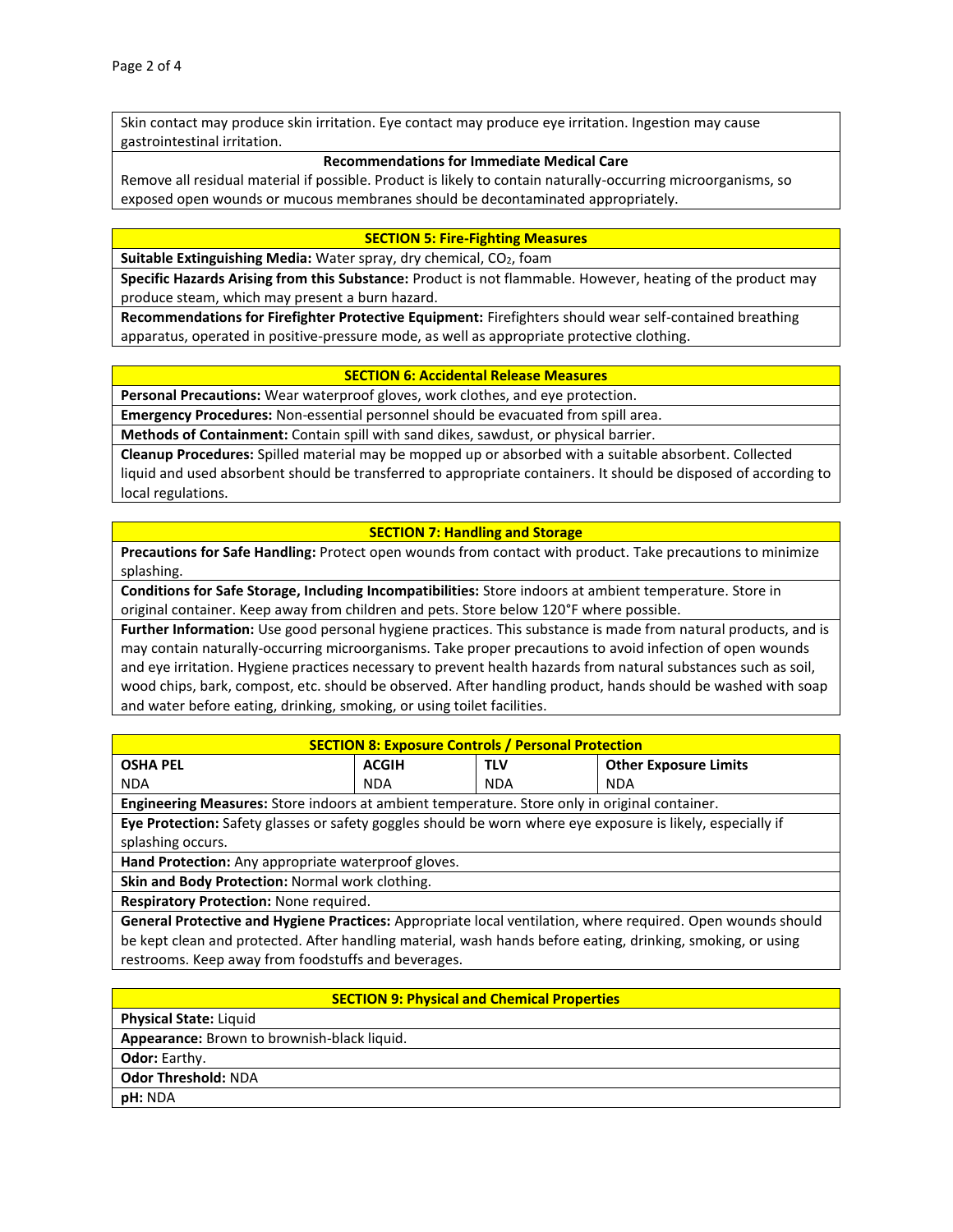| <b>Melting/Freezing Point: NDA</b>          |
|---------------------------------------------|
| <b>Boiling Point/Range: NDA</b>             |
| <b>Flash Point: NDA</b>                     |
| <b>Evaporation Rate: NDA</b>                |
| Flammability (solid, gas): NDA              |
| <b>Flammability or explosive limits:</b>    |
| <b>Upper: NDA</b>                           |
| Lower: NDA                                  |
| Vapor Pressure: NDA                         |
| <b>Relative Density: NDA</b>                |
| Solubility: NDA                             |
| Partition coefficient; n-octanol/water: NDA |
| <b>Autoignition Temperature: NDA</b>        |
| <b>Decomposition Temperature: NDA</b>       |
| <b>Viscosity: NDA</b>                       |

## **SECTION 10: Stability and Reactivity**

**Reactivity:** Inert.

**Stability:** Stable under normal conditions.

**Conditions to Avoid:** Keep away from open flames, hot surfaces, and sources of ignition.

**Incompatible Materials:** Strong acids, strong bases, strong oxidizers, strong reducing agents, water-sensitive materials.

Hazardous Decomposition Products: CO<sub>2</sub> (carbon dioxide). CO (carbon monoxide).

#### **SECTION 11: Toxicological Information**

**Likely Routes of Exposure:** Possible routes of exposure include eye contact, skin contact, or ingestion. **Effects of Exposure:** NDA

**LD50:** NDA

**Description of Symptoms:** NDA

**NTP/IARC Carcinogenicity:** Not listed as a carcinogen.

## **SECTION 12: Ecological Information**

**Ecotoxicity:** NDA

**Biodegradation:** Product is a natural material, and will biodegrade.

**Octanol-Water Partition Coefficient:** NDA

**Bioconcentration Factor:** NDA

**Other Adverse Effects:** None.

## **SECTION 13: Disposal Considerations**

For safe handling practices, see Section 8.

**Disposal Containers:** Material should be disposed of in its original container, where possible. If original container is not available, material may be disposed of in any suitable waterproof closed-top container.

**Disposal Methods:** Material may be disposed of as organic waste, according to state, local, and federal laws.

**Properties Affecting Disposal:** None.

**Special Precautions for Landfill or Incinerator Disposal:** None.

**Do not dispose of waste product in sewers, storm drains, lakes, ponds, streams, or other bodies of water.**

## **SECTION 14: Transport Information**

**UN Number:** Unknown

**UN Proper Shipping Name:** Black Sea Kelp

**Transport Hazard Class(es):** None